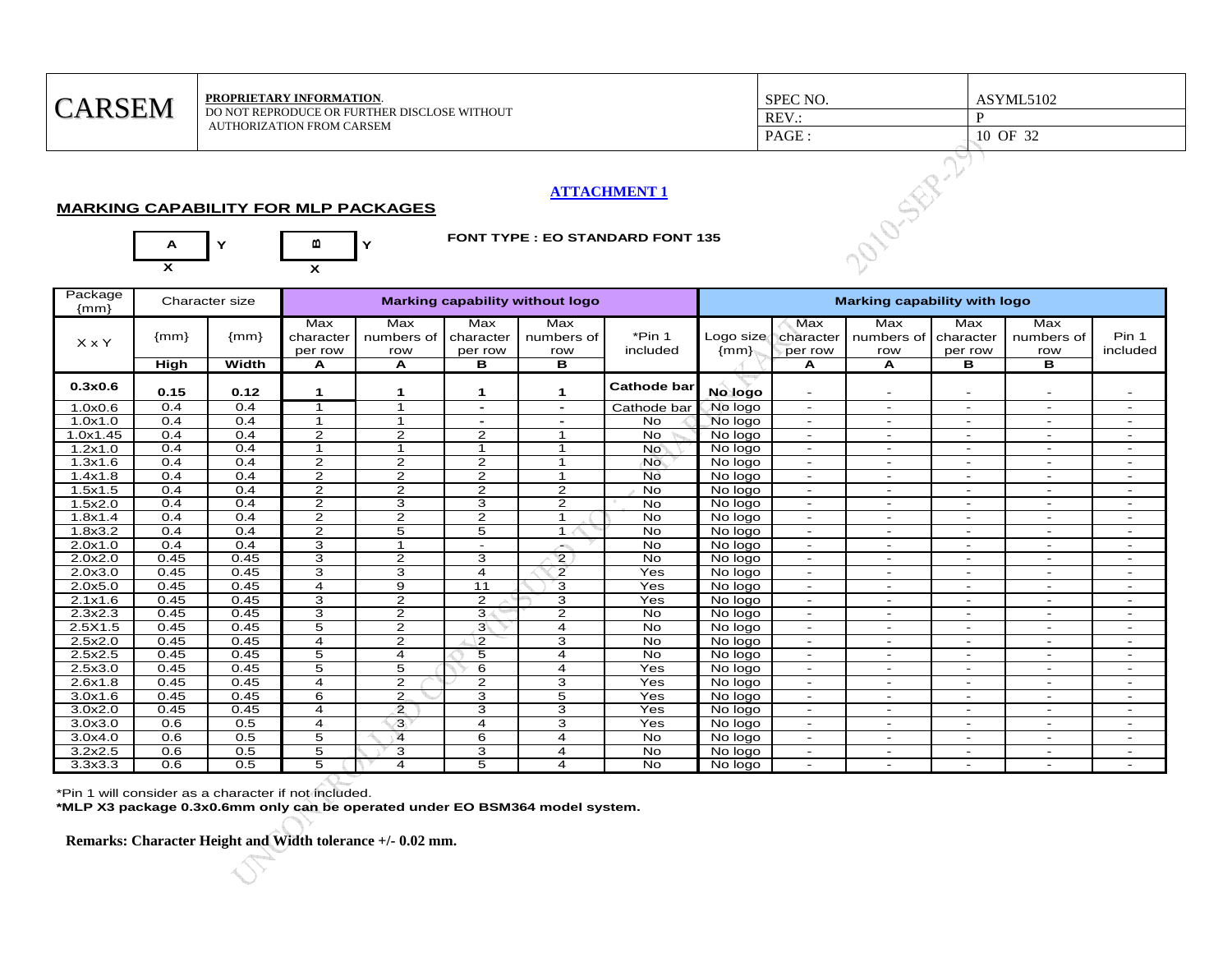| <b>RSEM</b><br>$\bigcap \Delta$ | <b>PROPRIETARY INFORMATION.</b>                                           | SPEC NO. | ASYML5102 |
|---------------------------------|---------------------------------------------------------------------------|----------|-----------|
|                                 | DO NOT REPRODUCE OR FURTHER DISCLOSE WITHOUT<br>AUTHORIZATION FROM CARSEM | REV.:    |           |
|                                 |                                                                           | PAGE     | OF 32     |
|                                 |                                                                           |          |           |

## **MARKING CAPABILITY FOR MLP PACKAGES**



|                    |             |                |                                  | <b>MARKING CAPABILITY FOR MLP PACKAGES</b> |                             |                                 |                                        |                              |                                  |                          | 2010-SER-27                 |                          |                          |
|--------------------|-------------|----------------|----------------------------------|--------------------------------------------|-----------------------------|---------------------------------|----------------------------------------|------------------------------|----------------------------------|--------------------------|-----------------------------|--------------------------|--------------------------|
|                    | A           | Y              | m                                | Y                                          |                             |                                 | <b>FONT TYPE: EO STANDARD FONT 135</b> |                              |                                  |                          |                             |                          |                          |
|                    | X           |                | X                                |                                            |                             |                                 |                                        |                              |                                  |                          |                             |                          |                          |
| Package<br>${m m}$ |             | Character size |                                  |                                            |                             | Marking capability without logo |                                        | Marking capability with logo |                                  |                          |                             |                          |                          |
| X x Y              | ${m m}$     | ${m m}$        | Max<br>character<br>per row      | Max<br>numbers of<br>row                   | Max<br>character<br>per row | Max<br>numbers of<br>row        | $*Pin 1$<br>included                   | Logo size<br>${m m}$         | Max<br>character<br>per row      | Max<br>numbers of<br>row | Max<br>character<br>per row | Max<br>numbers of<br>row | Pin 1<br>included        |
|                    | <b>High</b> | Width          | Α                                | Α                                          | в                           | в                               |                                        |                              | A                                | Α                        | в                           | в                        |                          |
| 3.0x4.9            | 0.6         | 0.5            | 5                                | 5                                          | $\overline{7}$              | 4                               | No.                                    | No logo                      | x                                | $\sim$                   | $\overline{\phantom{a}}$    | $\sim$                   | $\sim$                   |
| 3.25x4.5           | 0.6         | 0.5            | 6                                | 6                                          | 8                           | $\overline{4}$                  | Yes                                    | No logo                      | $\sim$                           | $\sim$                   | ÷.                          |                          | $\sim$                   |
| $3.3 \times 1.5$   | 0.45        | 0.45           | 6                                | $\overline{2}$                             | 3                           | 5                               | Yes                                    | No logo                      | ÷.                               |                          |                             |                          | $\sim$                   |
| 3.5x3.0            | 0.6         | 0.5            | 6                                | 3                                          | 5                           | $\overline{4}$                  | <b>No</b>                              | No logo                      | $\sim$                           | $\sim$                   | $\sim$                      | $\sim$                   | $\sim$                   |
| 3.5x3.5            | 0.6         | 0.5            | 5                                | 3                                          | 5                           | 3                               | Yes                                    | No logo                      | $\blacksquare$                   | $\blacksquare$           | ٠                           | $\overline{\phantom{a}}$ | $\overline{\phantom{a}}$ |
| 3.5x4.0            | 0.6         | 0.5            | 5                                | 3                                          | 6                           | 3                               | Yes                                    | No logo                      | $\sim$                           | $\sim$                   | $\overline{\phantom{a}}$    | $\sim$                   | $\overline{\phantom{a}}$ |
| 3.5x4.5            | 0.6         | 0.5            | 5                                | $\overline{4}$                             | 6                           | 3                               | Yes                                    | No logo                      | $\omega$                         | $\sim$                   | $\sim$                      | $\sim$                   | $\sim$                   |
| 4.0x3.0            | 0.6         | 0.5            | 6                                | 4                                          | 5                           | 5                               | Yes                                    | No logo                      | $\overline{\phantom{a}}$         | $\sim$                   | $\overline{\phantom{a}}$    | $\sim$                   | $\overline{\phantom{a}}$ |
| 4.0x3.5            | 0.6         | 0.5            | 6                                | 3                                          | $\overline{5}$              | $\overline{4}$                  | Yes                                    | No logo                      | $\sim$                           | $\sim$                   | ×                           | $\sim$                   | $\sim$                   |
| 4.0x4.0            | 0.6         | 0.5            | 5                                | $\overline{4}$                             | 5                           | $\overline{4}$                  | Yes                                    | 1.5x1.5                      | $\overline{5}$                   | $\overline{2}$           | 5                           | $\overline{2}$           | Yes                      |
| 4.0x6.5            | 0.6         | 0.5            | 8                                | $\overline{7}$                             | $\overline{11}$             | 5                               | Yes                                    | 1.5x1.5                      | 6                                | 5                        | $\overline{7}$              | 5                        | Yes                      |
| 4.0x5.0            | 0.6         | 0.5            | 5                                | $\overline{4}$                             | $\overline{4}$              | 6                               | Yes                                    | 1.5x1.5                      | 5                                | $\overline{2}$           | 6                           | $\overline{2}$           | Yes                      |
| 4.0x6.0            | 0.6         | 0.5            | $\overline{7}$                   | $\overline{7}$                             | $\overline{11}$             | 5                               | Yes                                    | 1.5x1.5                      | 6                                | 5                        | $\overline{7}$              | 5                        | Yes                      |
| 4.5x3.5            | 0.6         | 0.5            | 6                                | 3                                          | 5                           | $\overline{4}$                  | Yes                                    | No logo                      | $\omega$                         | $\sim$                   | $\sim$                      | $\sim$                   | $\sim$                   |
| 4.5x4.5            | 0.6         | 0.5            | $\overline{7}$                   | 5                                          | $\overline{7}$              | $5^{\circ}$                     | Yes                                    | 1.5x1.5                      | $\overline{7}$                   | 3                        | $\overline{7}$              | 3                        | Yes                      |
| 5.0x3.0            | 0.6         | 0.5            | 8                                | 3                                          | $\overline{4}$              | 6 <sub>1</sub>                  | Yes                                    | No logo                      | $\sim$                           | $\sim$                   | $\overline{\phantom{a}}$    | $\overline{\phantom{a}}$ | $\overline{\phantom{a}}$ |
| 5.0x3.2            | 0.6         | 0.6            | $\overline{7}$                   | 3                                          | 4                           | 5 <sup>′</sup>                  | Yes                                    | No logo                      | $\omega$                         | $\mathbf{r}$             | $\sim$                      | $\sim$                   | ÷.                       |
| 5.0x4.0            | 0.6         | 0.5            | 6                                | 4                                          | 5                           | 4                               | Yes                                    | 1.5x1.5                      | 6                                | 2                        | 5                           | $\overline{2}$           | Yes                      |
| 5.0x5.0            | 0.6         | 0.5            | $6\overline{6}$                  | $\overline{4}$                             | 6                           | $\overline{4}$                  | Yes                                    | 2x2                          | 6                                | $\overline{2}$           | 6                           | $\overline{2}$           | Yes                      |
| 5.0x6.0            | 0.6         | 0.5            | 6                                | 5                                          | $\overline{7}$              | $\overline{4}$                  | Yes                                    | 2x2                          | 6                                | 3                        | $\overline{7}$              | $\overline{2}$           | Yes                      |
| 5.0x7.0            | 0.7         | 0.5            | 6                                | 5                                          | $\overline{4}$              | $\overline{9}$                  | Yes                                    | 2x2                          | 6                                | $\overline{4}$           | 9                           | $\overline{2}$           | Yes                      |
| 5.5x3.5            | 0.6         | 0.5            | 9                                | $\overline{4}$                             | 6                           | 6<br>$\overline{7}$             | Yes                                    | No logo                      | $\sim$                           | $\sim$                   | $\blacksquare$              | $\sim$                   | $\sim$                   |
| 6.0x3.0            | 0.6         | 0.5            | 10                               | $\overline{4}$                             | $\overline{5}$              |                                 | Yes                                    | No logo                      | $\blacksquare$                   |                          |                             |                          | ÷.                       |
| 6.0x5.0            | 0.7         | 0.5            | $\overline{7}$                   | 4                                          | 6<br>$\overline{7}$         | 5                               | Yes                                    | 2x2                          | $\overline{7}$                   | $\overline{2}$           | 6<br>$\overline{7}$         | 3                        | Yes                      |
| 6.0x6.0            | 0.7<br>0.7  | 0.5<br>0.5     | $\overline{7}$<br>$\overline{7}$ | 5                                          | 9                           | 5                               | Yes<br>Yes                             | 2x2<br>2x2                   | $\overline{7}$<br>$\overline{7}$ | 3<br>$\overline{3}$      | 9                           | 3                        | Yes<br>Yes               |
| 6.0x7.0            |             |                |                                  | 5                                          |                             | 5                               |                                        |                              |                                  |                          |                             | 3                        |                          |

\*Pin 1 will consider as a character if not included.

Remarks : Character Height and Width tolerance +/- 0.02 mm.